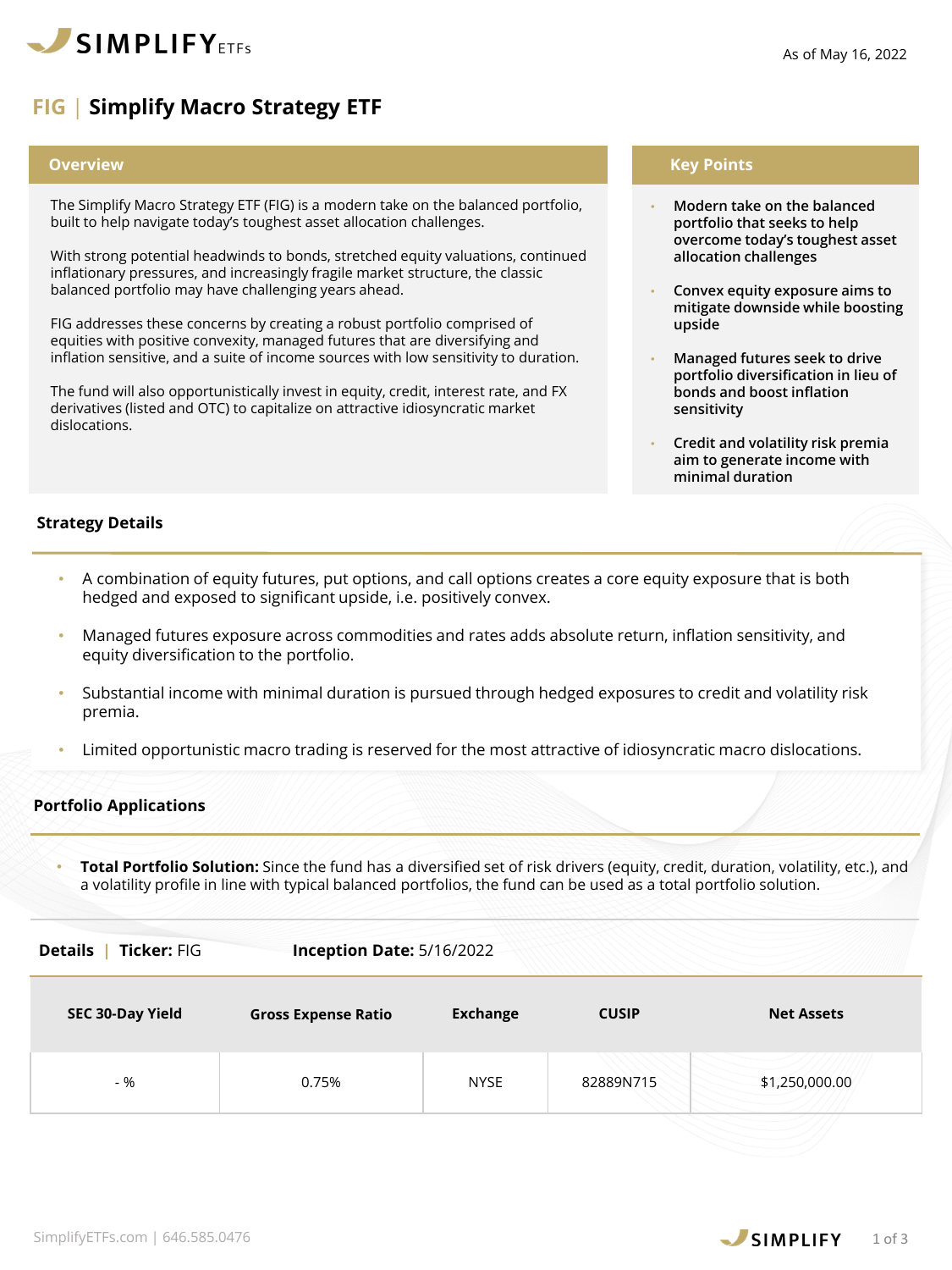# **Current Holdings**

| <b>Position</b> | <b>Allocation</b> |
|-----------------|-------------------|
| Cash            | 100.00%           |
|                 |                   |

Holdings are subject to change without notice.

## **DEFINITIONS:**

**Convexity:** An investment strategy is convex if its payoff relative to its benchmark is curved upward. Convex investment strategies are expected to be highly correlated with the benchmark in typical market environments but diverge to the positive in extreme markets. There are no free lunches though, and convex strategies are expected to lag during quiet markets.

**Duration:** A measure of the sensitivity of an asset price to movements in yields.

**Idiosyncratic Risk:** The risk inherent in an asset or asset group, due to specific qualities of that asset.

**Macro Risk:** A type of financial risk associated with political or macroeconomic factors.

**Managed Futures:** A systematic, rule-based investment strategy that can generally go long or short futures contracts across equities, fixed income, commodities, and foreign exchange markets

**Market Price:** The current price at which shares are bought and sold. Market returns are based upon the last trade price.

**NAV:** The dollar value of a single share, based on the value of the underlying assets of the fund minus its liabilities, divided by the number of shares outstanding. Calculated at the end of each business day.

**Notional Exposure:** The full market exposure a derivatives contract provides after accounting for the leverage embedded in the derivative, expressed as a percentage of the fund's total assets. We assume each option's delta (sensitivity to changes in underlying) is 1 in this calculation, implying that we are measuring the exposure afforded by the options in the instance where extreme markets are being realized. This metric provides a measure of the protection afforded to the underlying security by a given option position.

**Options:** An option is a contract that gives the buyer the right to either buy (in the case of a call option) or sell (in the case of a put option) an underlying asset at a pre-determined price by a specific date. Options are a powerful tool for creating a wide array of payoff profiles and can be used on a standalone basis or integrated into a broader portfolio strategy.

**Over-The-Counter (OTC):** Refers to the process where securities are traded directly between counterparties rather than on a centralized exchange. OTC trades manage counterparty risk via the direct exchange of collateral.

**Risk Premium:** The return in excess of the risk-free rate that an investment is expected to yield.